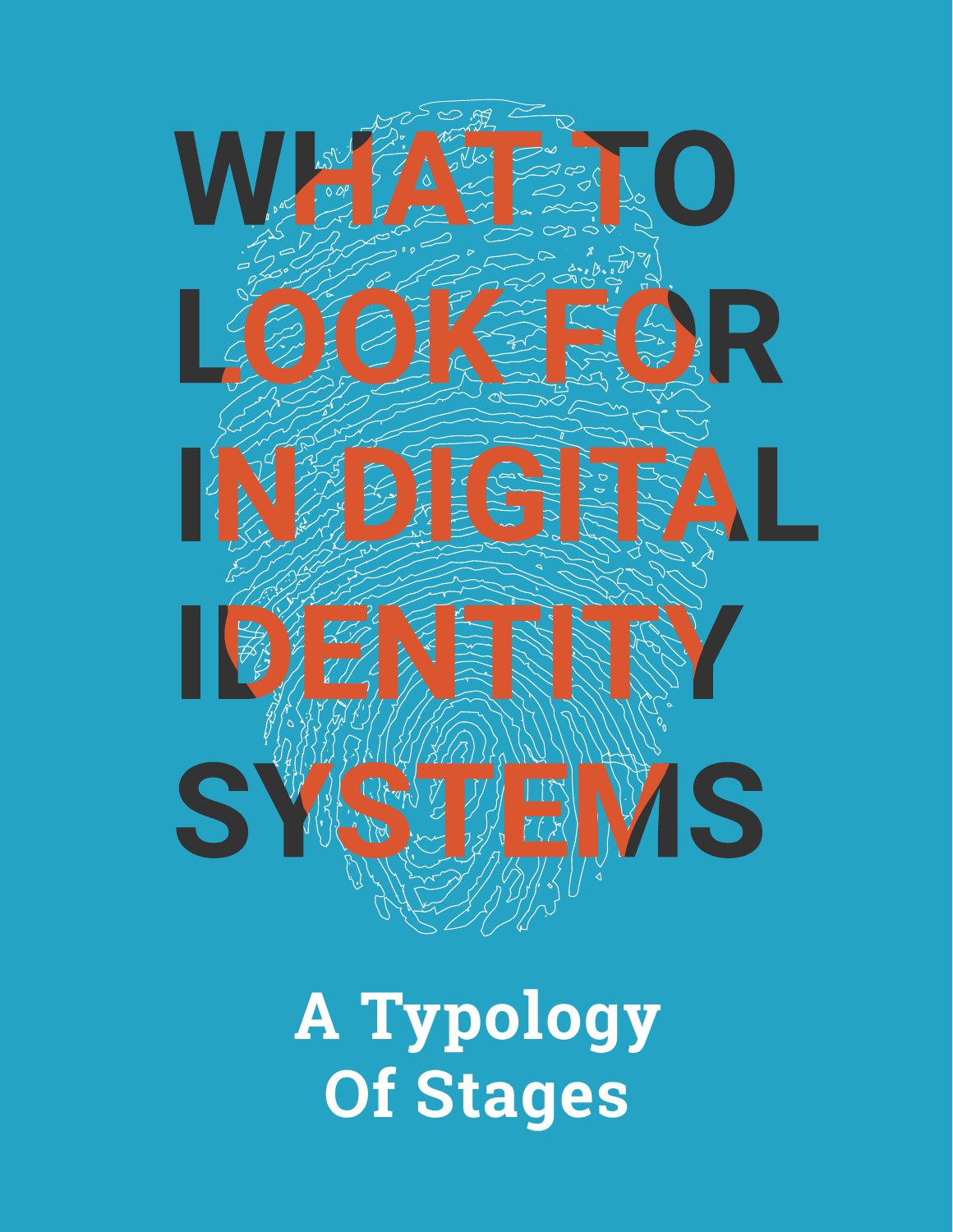#### **This typology is based on research conducted by The Engine Room, with support from Omidyar Network, Open Society Foundations and Yoti Foundation from October 2018 to October 2019.**

**Researchers**: Sharid Bin Shafique, Chenai Chair, Kittima Leeruttanawisut, Koliwe Majama, Chuthathip Maneepong, Precious Ogbuji, Berhan Taye

**Writing**: Sara Baker, The Engine Room

**Review and editing**: Zara Rahman, Laura Guzmán, Madeleine Maxwell, Sivu Siwisa, The Engine Room

**Translation**: Global Voices

**Layout design**: Julie Saw, Little by Little Studios

The text of this work is licensed under a Creative Commons Attribution-Share Alike 4.0 International Licence. To view a copy of this licence, visit: http://creativecommons.org/licenses/ by-sa/4.0/.

### THE ENGINE ROOM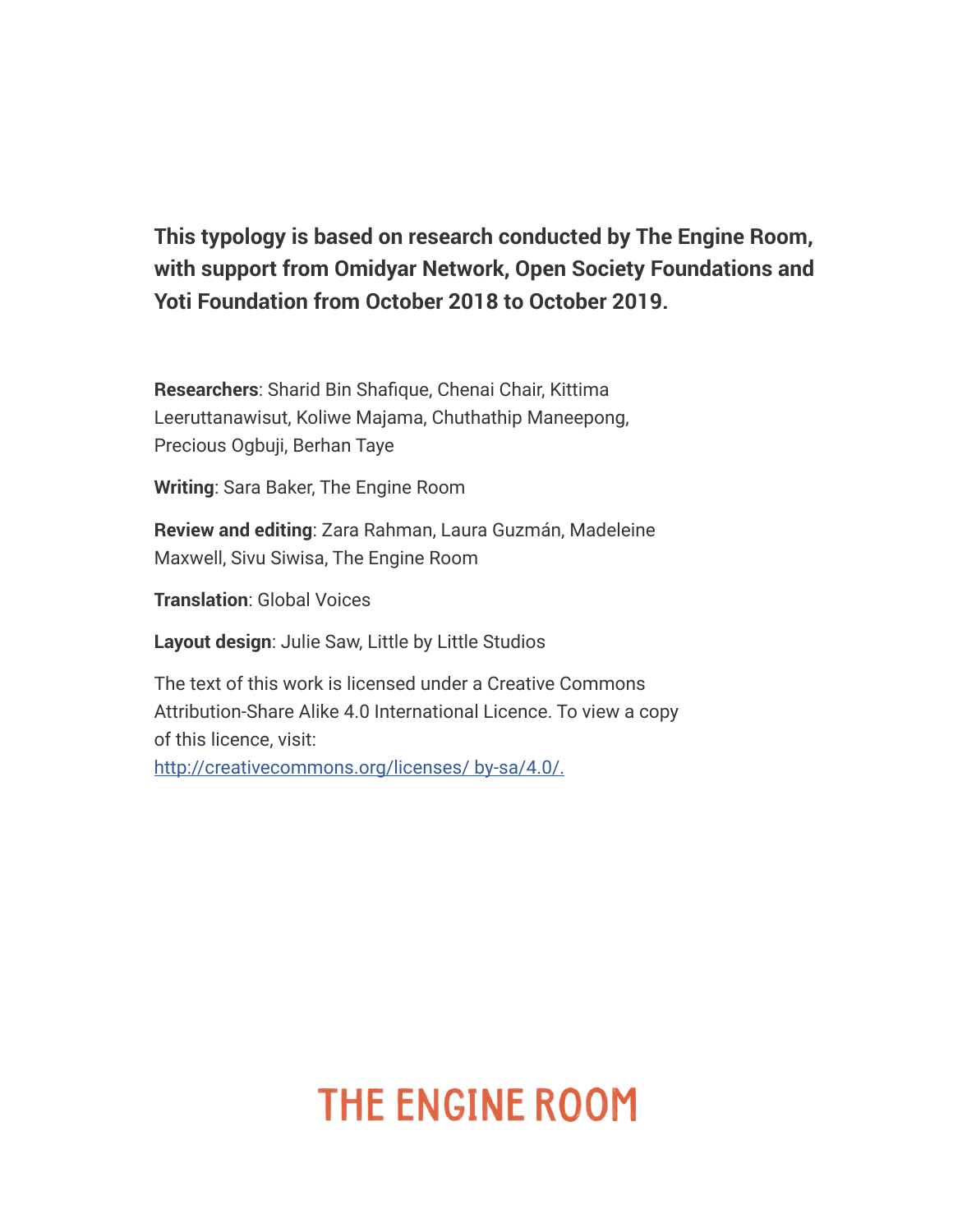## Project background

In late 2018, The Engine Room began a project to understand people's experiences with digital identity systems. For the purposes of this project, we defined digital identity systems as state or humanitarian systems collecting and using digital data, often including biometric data such as fingerprints and iris scans, to identify citizens, residents and beneficiaries.

We worked with in-country researchers in five locations, focusing on national systems in Nigeria, Zimbabwe and Thailand, as well as humanitarian systems in Rohingya refugee camps in Bangladesh and refugee camps in Ethiopia. To better understand the broader digital identity ecosystem, the project included a literature review that extended well beyond the five sites to explore systems in other parts of the world.

This typology of stages is the first of our findings from the project. Further reflections, including a global report and case studies, are forthcoming.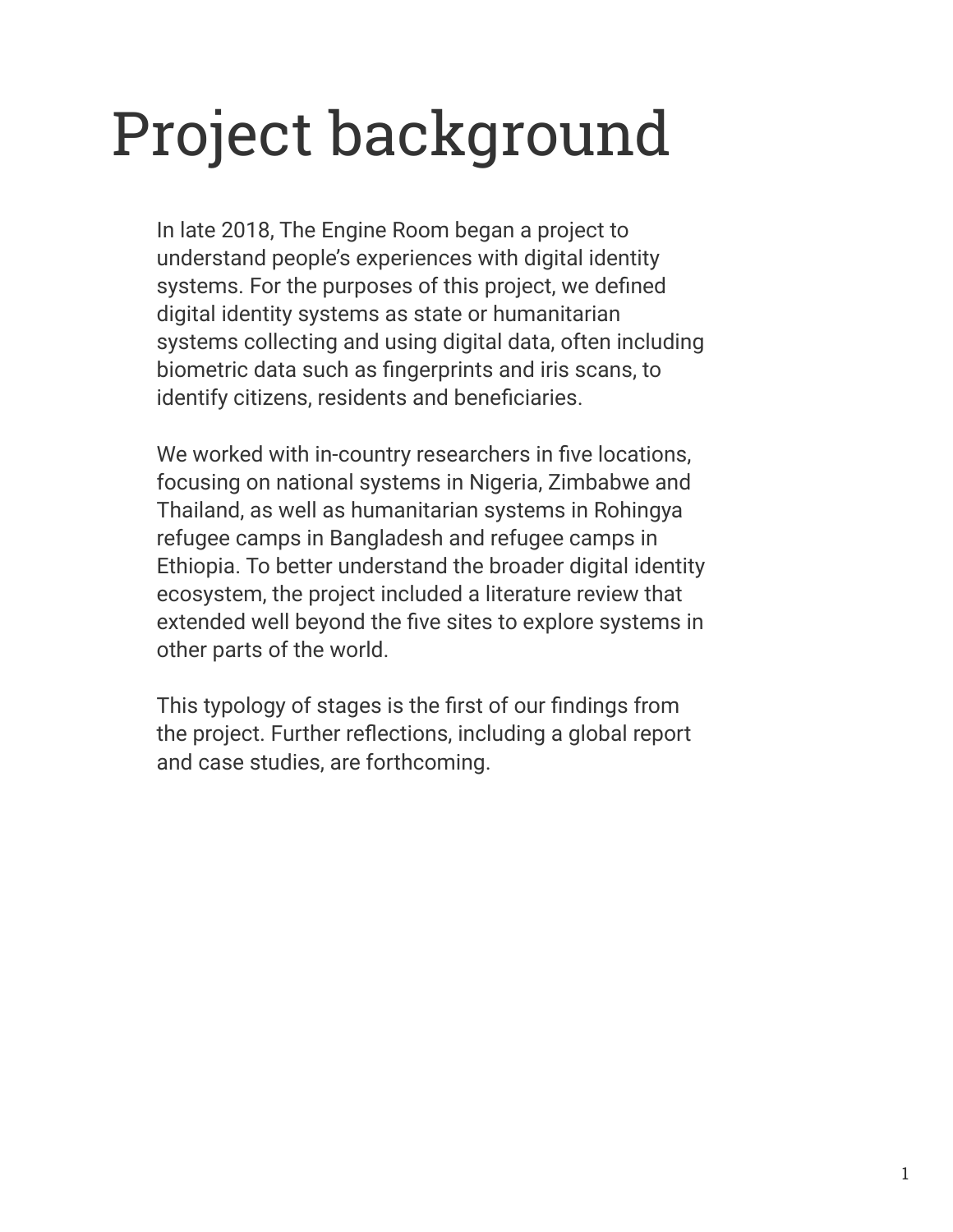## How to use this typology

This typology outlines the stages of digital ID system planning, development, implementation and maintenance as identified through our field studies and desk research. It is intended for civil society, activists and journalists aiming to build their understanding of these systems or to educate or advocate around them<sup>1</sup>.

This tool will help you:

- $\rightarrow$  Identify what stage a digital ID system is in
- $\longrightarrow$  Understand what to expect from each stage
- **→** Develop advocacy strategies to influence developers and decision makers

#### **Each stage lists key activities that may be undertaken by system creators, but not all of the systems we examined included every activity.**

Each activity is followed by a list of **questions to ask** about the digital ID system in your community, and each stage includes a brief advocacy case study.

The planning and development stages also list **key documents** to review. These are documents typically produced by the developers of the digital ID system that can shed more light on their motivations, plans and goals.

More information on some of the subjects mentioned can be found in the references at the end of the document.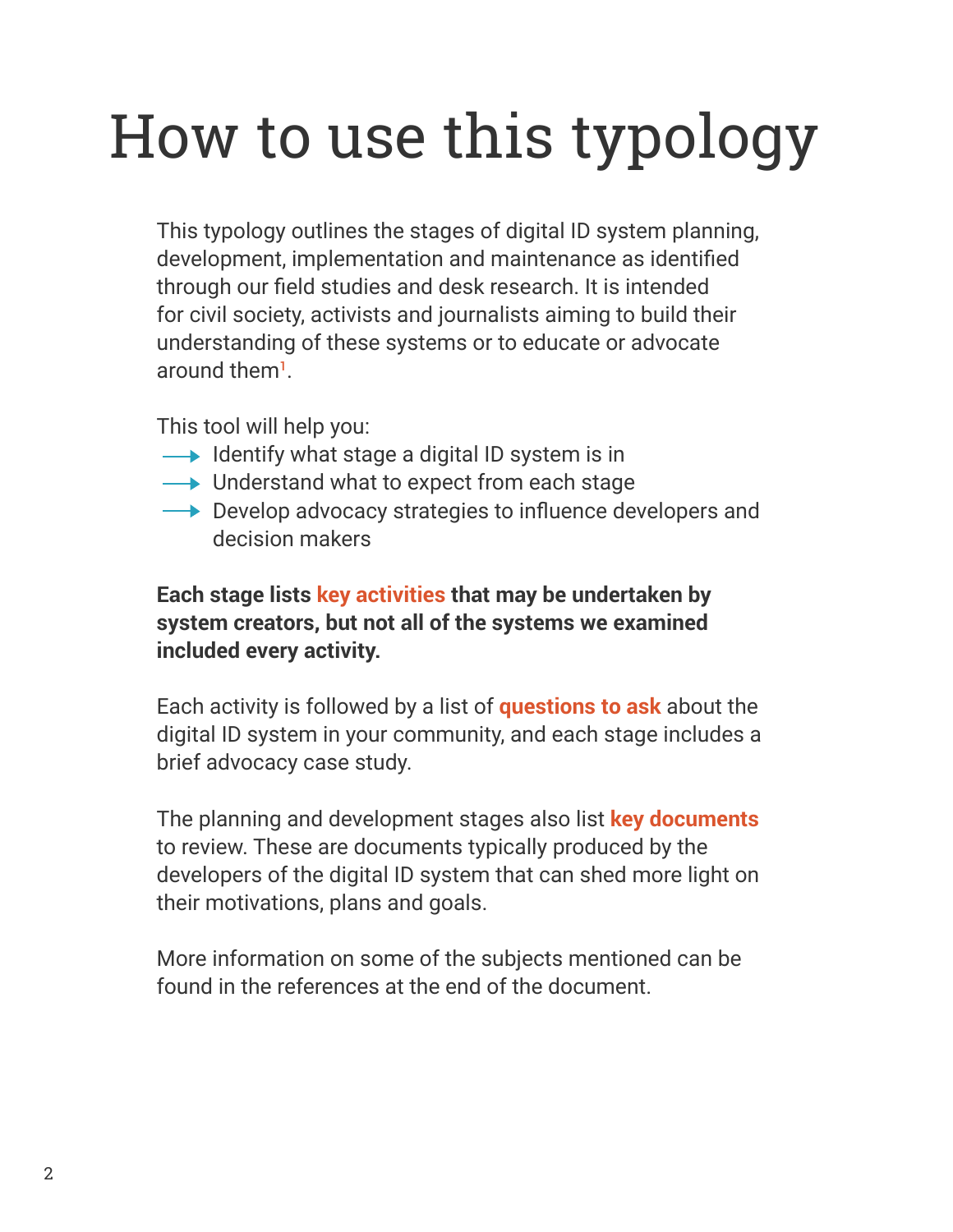# **Stage1** Planning

In this stage, creators of the ID system are laying the foundation by pointing to problems the system is meant to solve and creating necessary frameworks. Key questions to be asked focus on digging deeper into the arguments presented in support of a digital ID system and building an understanding of the legal and policy underpinnings that could support it.

#### Strategy development: Identifying the need for digital ID

- What problem is this digital ID system aiming to solve? Is this a real and significant problem? Is there evidence to demonstrate that digital ID will solve the problem at hand?
	- Common arguments from states include:
		- › Enhanced national security
		- › Improved service and entitlement delivery
		- › Financial inclusion
	- **Common arguments from humanitarian organisations<sup>2</sup>** include:
		- › Quicker, more efficient aid distribution
		- › Decreased fraud
- Who benefits most from this system? Do the benefits outweigh the risks?
- Has the developer conducted meaningful consultations with a variety of stakeholders?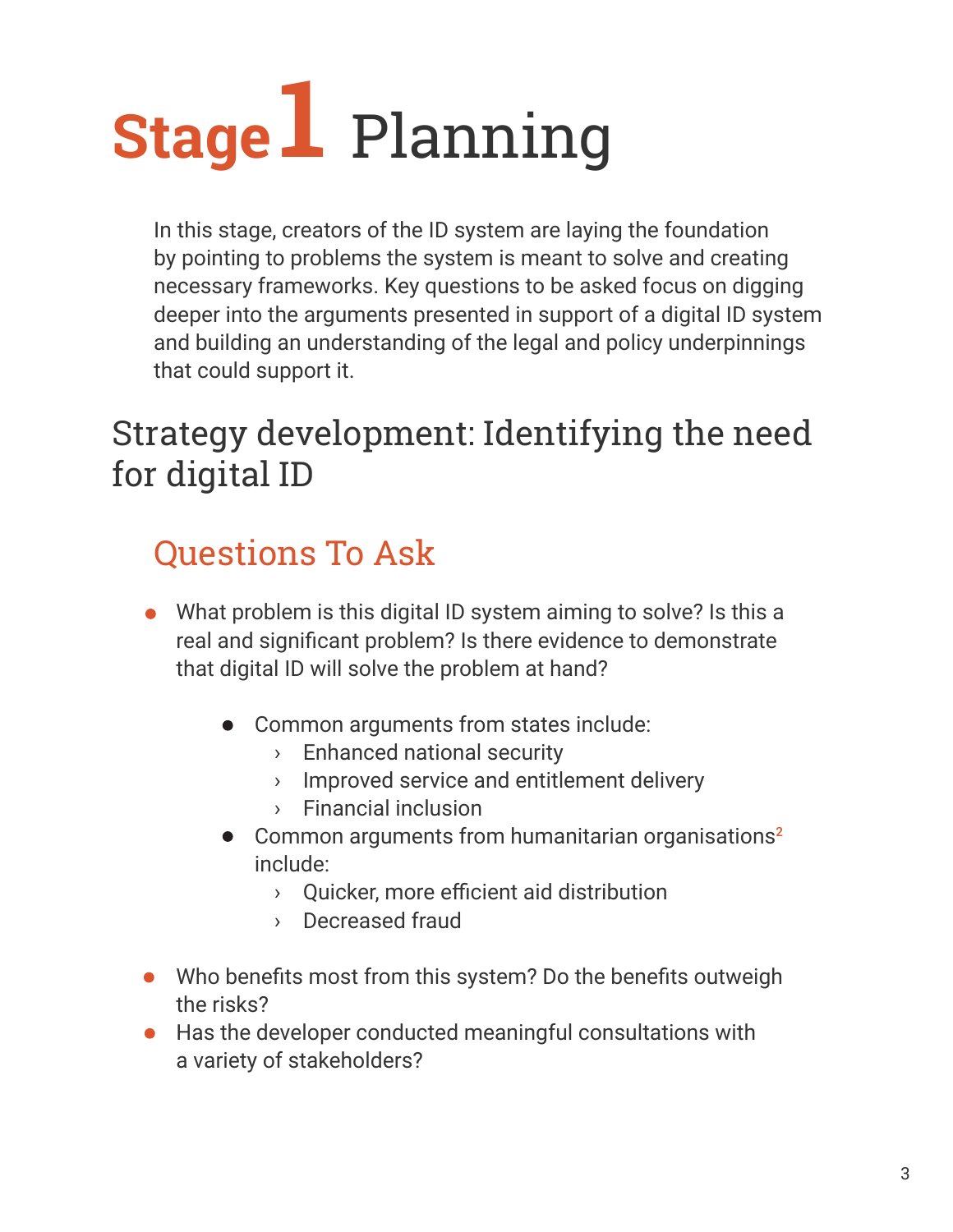#### Policy development and legislation: Creating regulatory frameworks for the implementation of digital ID

#### Key Documents

- Data protection legislation
- Digital identification bill (or another law that mandates the existence of a national system)

#### Questions To Ask

- What existing laws enable or prevent the collection of data, such as biometric data, through this system?
- What related bills are legislators considering? Do these bills include a public comment period?
- Are there any data protection laws in place already?<sup>3</sup> How-if at all–will they affect the planned digital ID system? Do they address such issues as data sharing and data retention?

#### Case Study

Legal advocacy can be an effective method of pushing back against potential privacy violations and other problems. When the general secretary of the People's National Party filed a lawsuit alleging Jamaica's proposed digital ID system was unconstitutional, the Jamaican Supreme Court ruled**<sup>4</sup>**in his favour and the system was scrapped. While India's similar lawsuit failed to stop their own national system (Aadhaar) prior to the Jamaican case, Indian efforts had a critical impact on Jamaica, where the judges relied heavily on Indian Supreme Court Justice DY Chandrachud's dissenting opinion.**5**

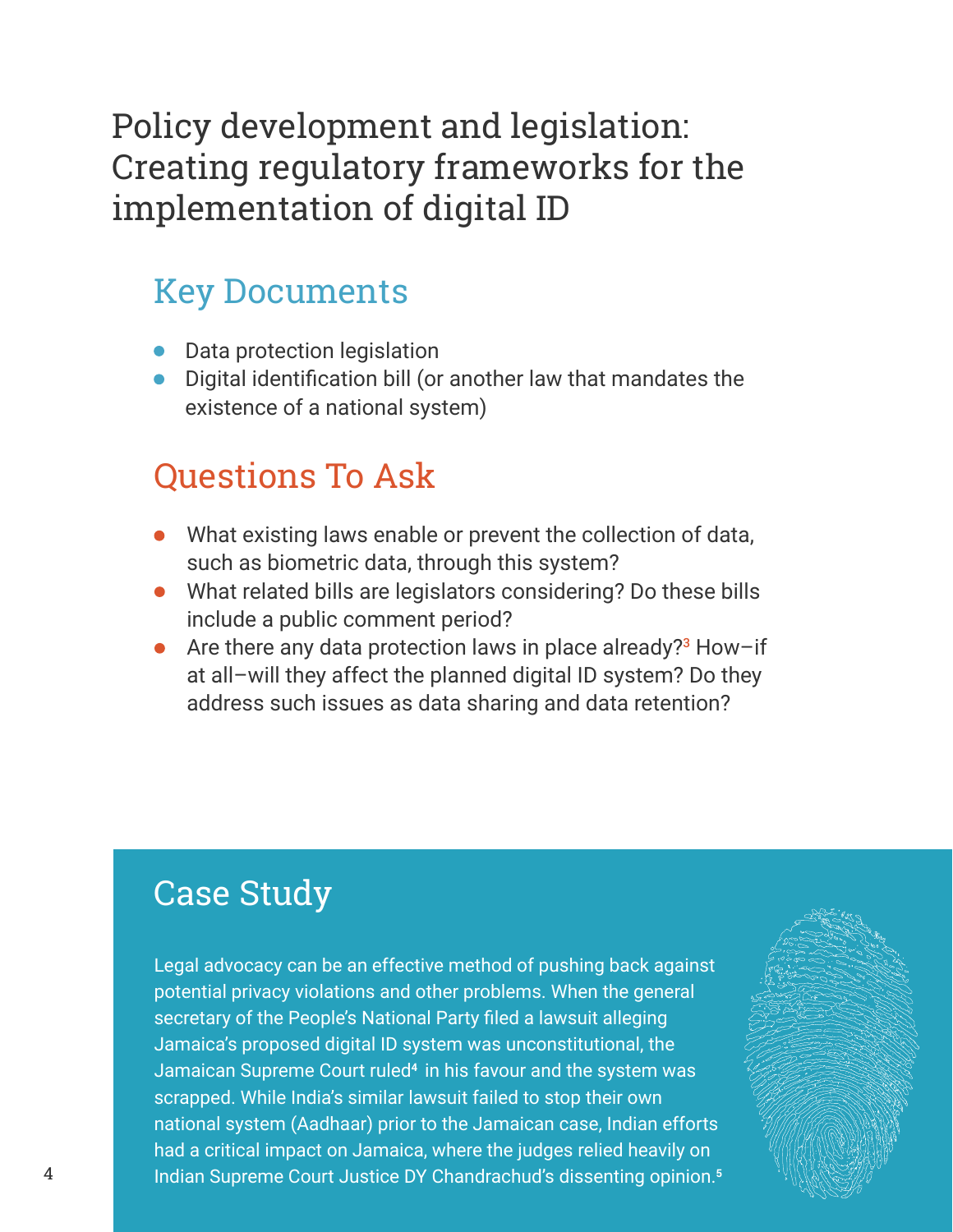# **Stage2** Development

In this stage, developers are working with partners to define the parameters and infrastructure of the digital ID system. Key questions to be asked examine the nature of these partnerships and the protection of user data.

#### Procurement: Finding and contracting with a private sector partner to develop, and possibly maintain, a digital ID system

#### Key Documents

- A request for proposals and/or terms of reference for a thirdparty contractor
- A data-sharing agreement between host governments and aid organisations

- Is there a procurement process, and is it open and transparent? ■
- Who is the commercial provider and how do they benefit?
- What data can the commercial provider access and what will they do with it?
- Does the commercial provider have ties to domestic or international intelligence and law enforcement communities?
- **.** If an organisation like the UNHCR is implementing a system on behalf of a host government, is any data shared with refugees' countries of origin?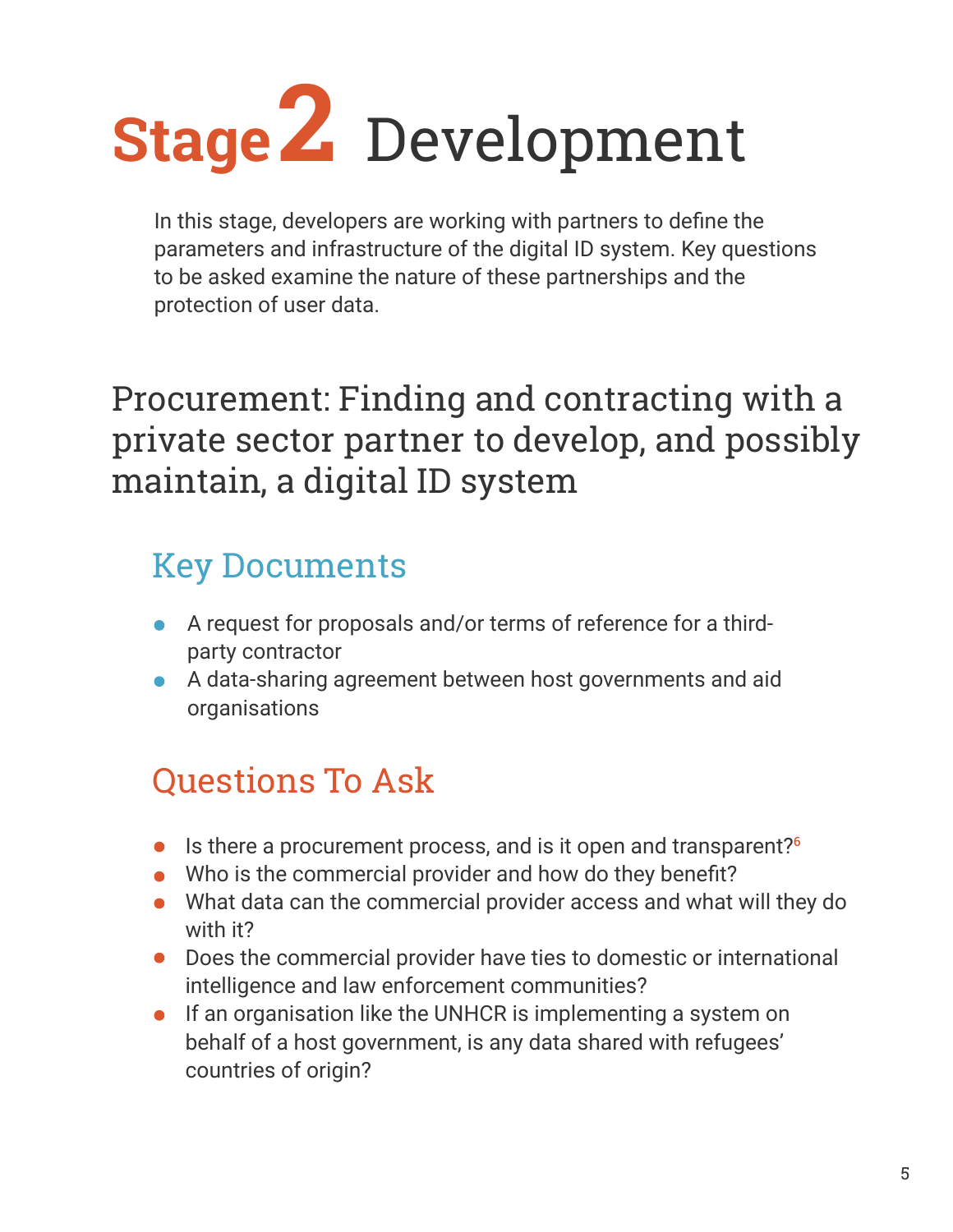#### Design and planning: Creating the architecture and associated protocols of a digital ID system

#### Key Documents

- Architecture diagram or other description outlining how the system will work
- Processes governing consent, registration, data retention, etc.
- Risk assessment or privacy impact assessment

#### Questions To Ask

- Does the design of the system's architecture follow increasingly recommended practices such as privacy by design,<sup>7</sup> human-centred design<sup>8</sup> and participatory design?<sup>9</sup>
- Are registration and consent processes designed with input from vulnerable groups?
- Which identity documents will be used for the registration process? Does everyone already possess these documents? Who might be left out?
- Where will data be stored? Is the database centralised? Who will have access?
- Are there appropriate security policies and protocols based on risk assessments?
- Are there data retention policies?

#### Case Study

When Tunisia proposed a biometric identity card, there was no information on where personal data would be stored or who would have access to it, and the commercial contractor was never named.**<sup>10</sup>** Civil society convinced lawmakers to adopt data protection amendments that would safeguard the biometric database.**<sup>11</sup>** In a stunning victory, once the amendments passed, the Ministry of the Interior dropped the bill entirely. It seemed they could not move forward without giving the unnamed company access to citizen data.

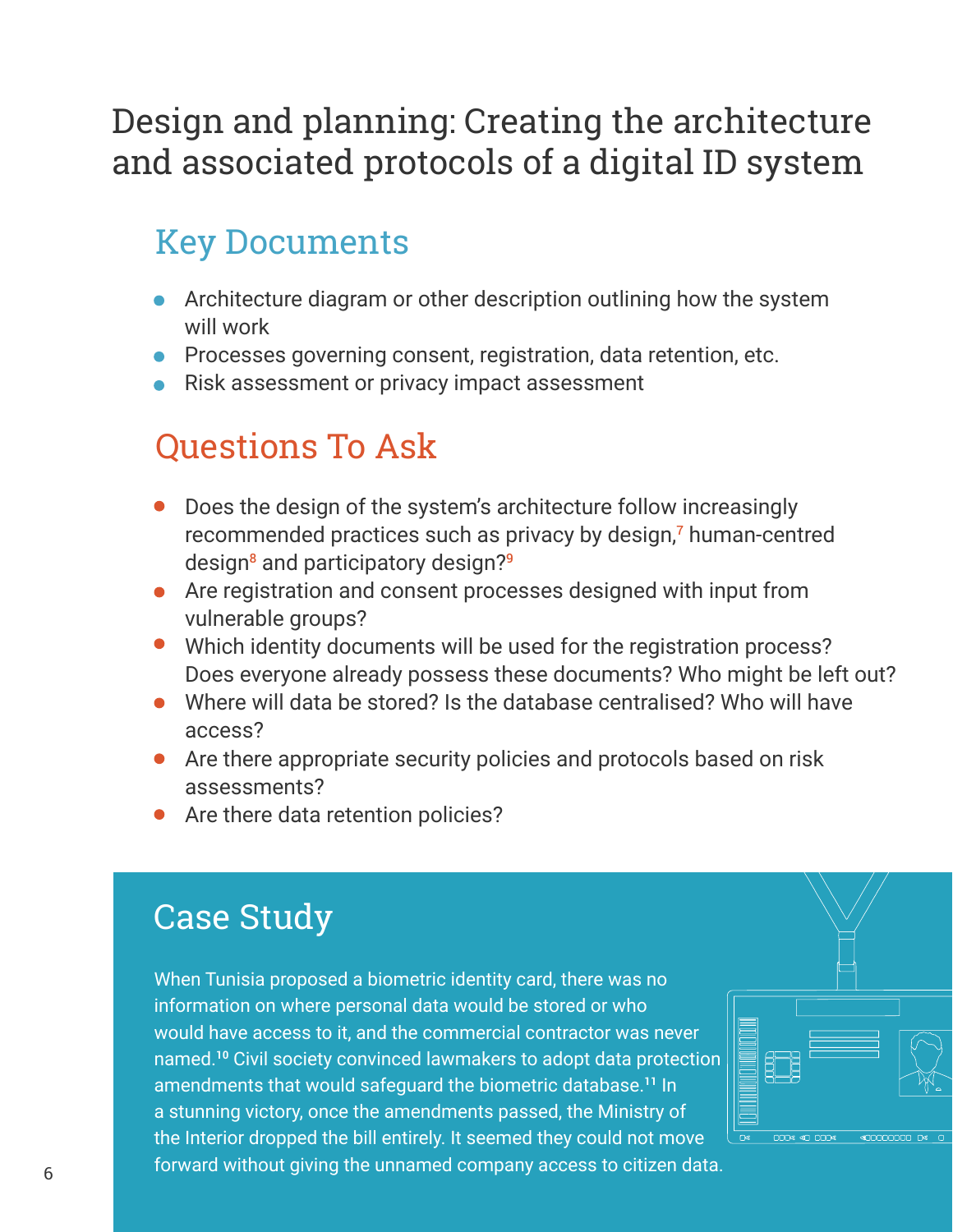

This stage involves digital ID system roll-out and function. Key questions to be asked emphasise the importance of public outreach and seek to understand people's experiences with the system.

#### Awareness campaigns: Informing the population about the purpose, function and registration process of a digital ID system

- How have developers engaged the public?
	- Common tactics include:
		- › Media outreach
		- › Community leader engagement
		- › Announcements in refugee camps
- Has there been outreach with vulnerable groups?
- Do people have enough information to support and engage with digital ID systems or effectively advocate for critical changes?
- Are people able to connect data privacy to other urgent issues such as poverty and discrimination?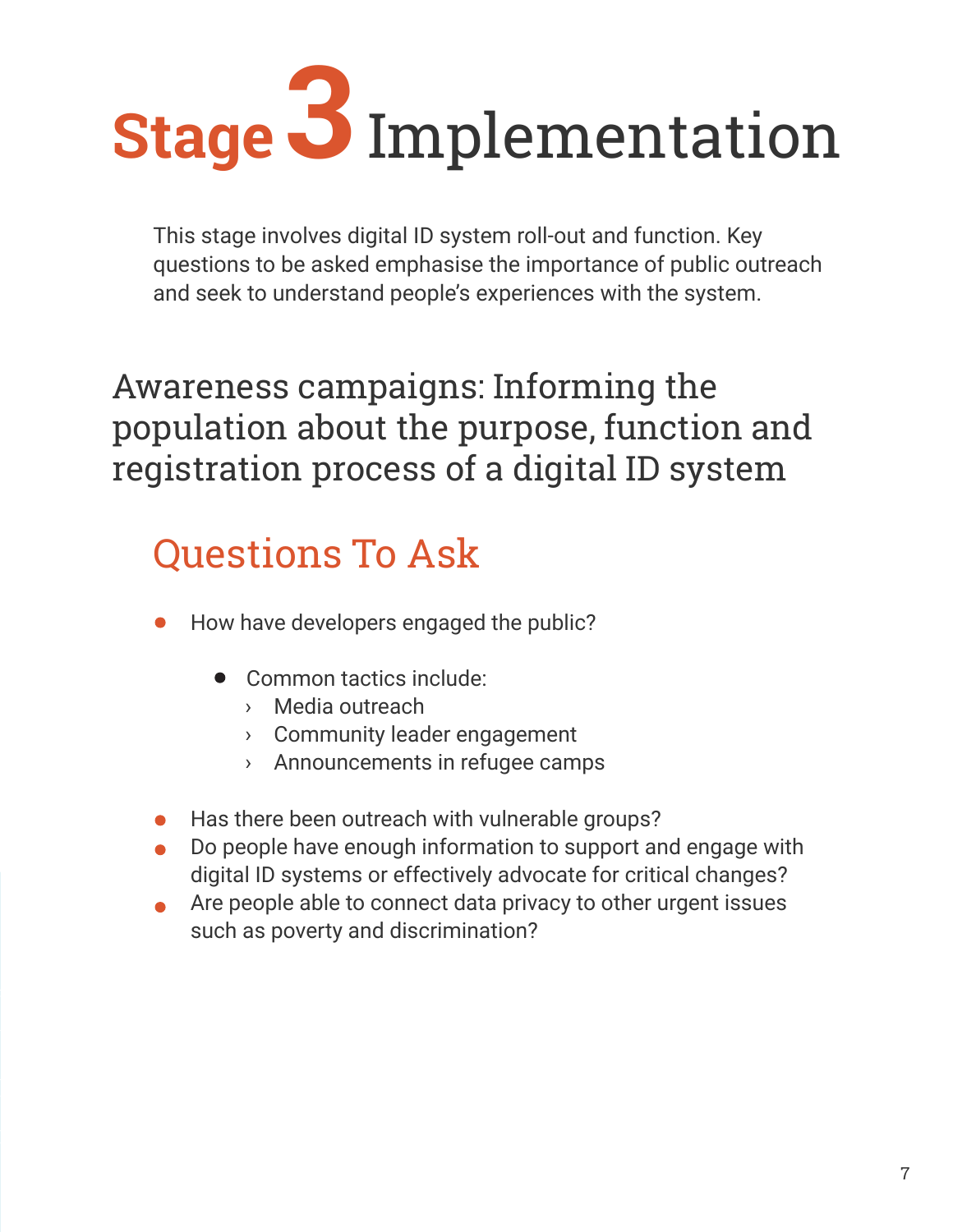#### Registration and use: Enrolling users in a digital ID system and enabling services

#### Questions To Ask

- Have marginalised communities been consulted in order to avoid registration barriers?
	- › Common barriers include:
		- › Lack of accessible registration locations for people with disabilities and people in rural areas
		- › Discrimination against transgender and non-binary people (e.g., lack of appropriate gender options on forms, failure to recognise gender transitions)
		- › Lack of literacy in the languages or digital tools used
		- › Failure to recognise cultural norms (e.g., requiring women in conservative communities to register independently)
		- $\rightarrow$  Costs associated with obtaining or fixing initial identity documents
- Have humanitarian organisations considered the impact of trauma on newly registering refugees?
- Are all populations experiencing the same benefits? Are any experiencing more harm than others?

#### Case Study

In Thailand, civil society is doing the work of helping migrants navigate ID registration. This close connection to both migrant workers and the government's migrant ID offices creates a valuable opportunity for advocacy. Civil society organisations have unique insight into the needs of migrants as well as the barriers and risks they face, which can enable organisations to push for changes that benefit this marginalised population.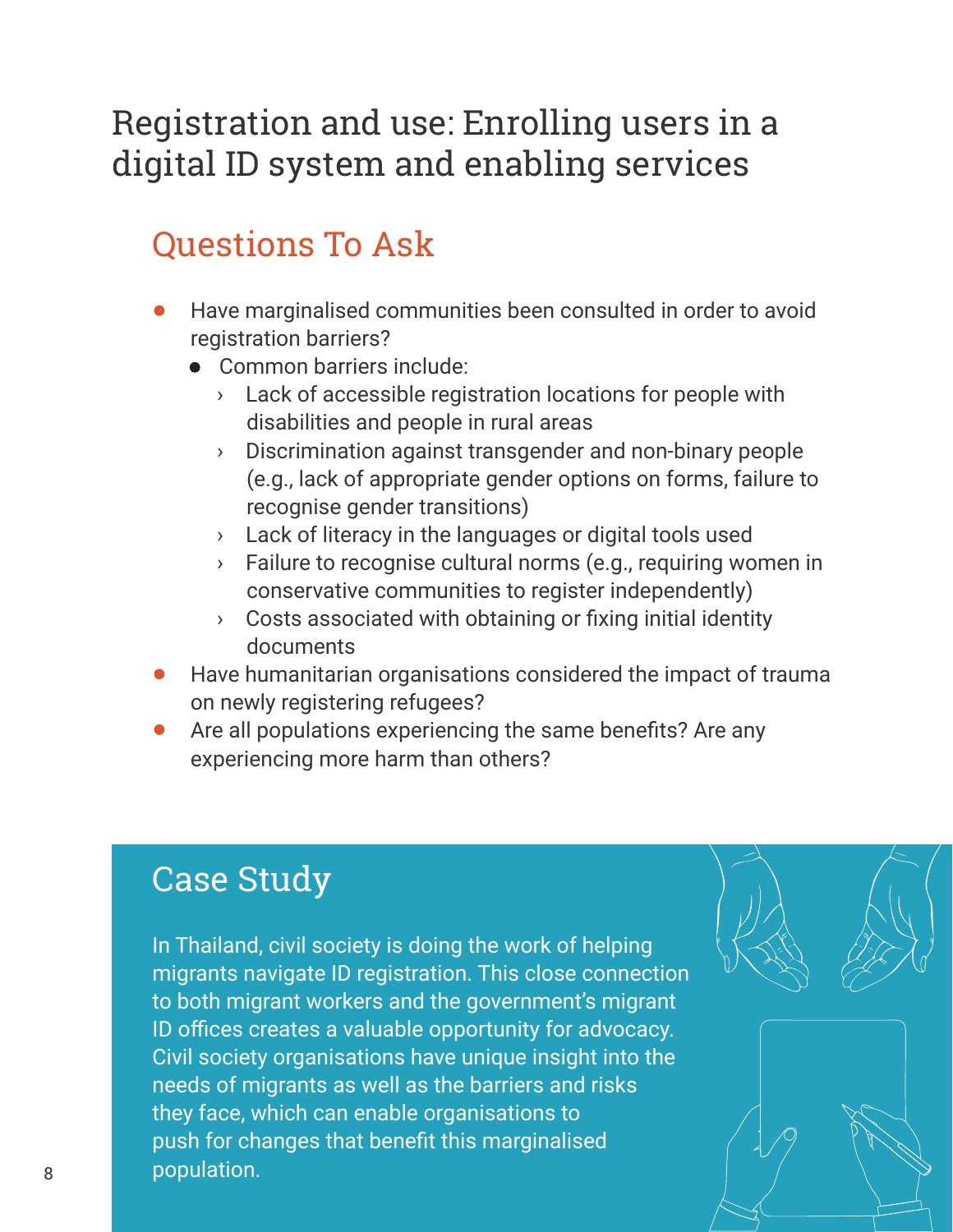# **Stage** Maintenance **4**

In this stage, the entities tasked with running a digital ID system manage ongoing use and related problems. While registration typically gets the most attention, maintenance is critical to the long-term success of a digital ID system. Questions to be asked focus on how people's struggles with the system are addressed and how seriously these entities approach the heavy security burden.

#### Updates: Addressing life changes and registration errors in a digital ID system

#### Questions To Ask

- What is the process for updating or fixing errors in the data?
- Is there evidence of the effectiveness or failure of this process? For instance, are there people who have been unable to make necessary changes and has this caused denial of service, aid or the ability to exercise their rights?
- How are false positives and false negatives handled?<sup>12</sup>  $\bullet$

#### Grievance reporting: Submitting and addressing complaints about a digital ID system

- How can people lodge complaints about the system? Is the  $\bullet$ process easy, intuitive and accessible?
- Are people treated fairly and respectfully when reporting grievances?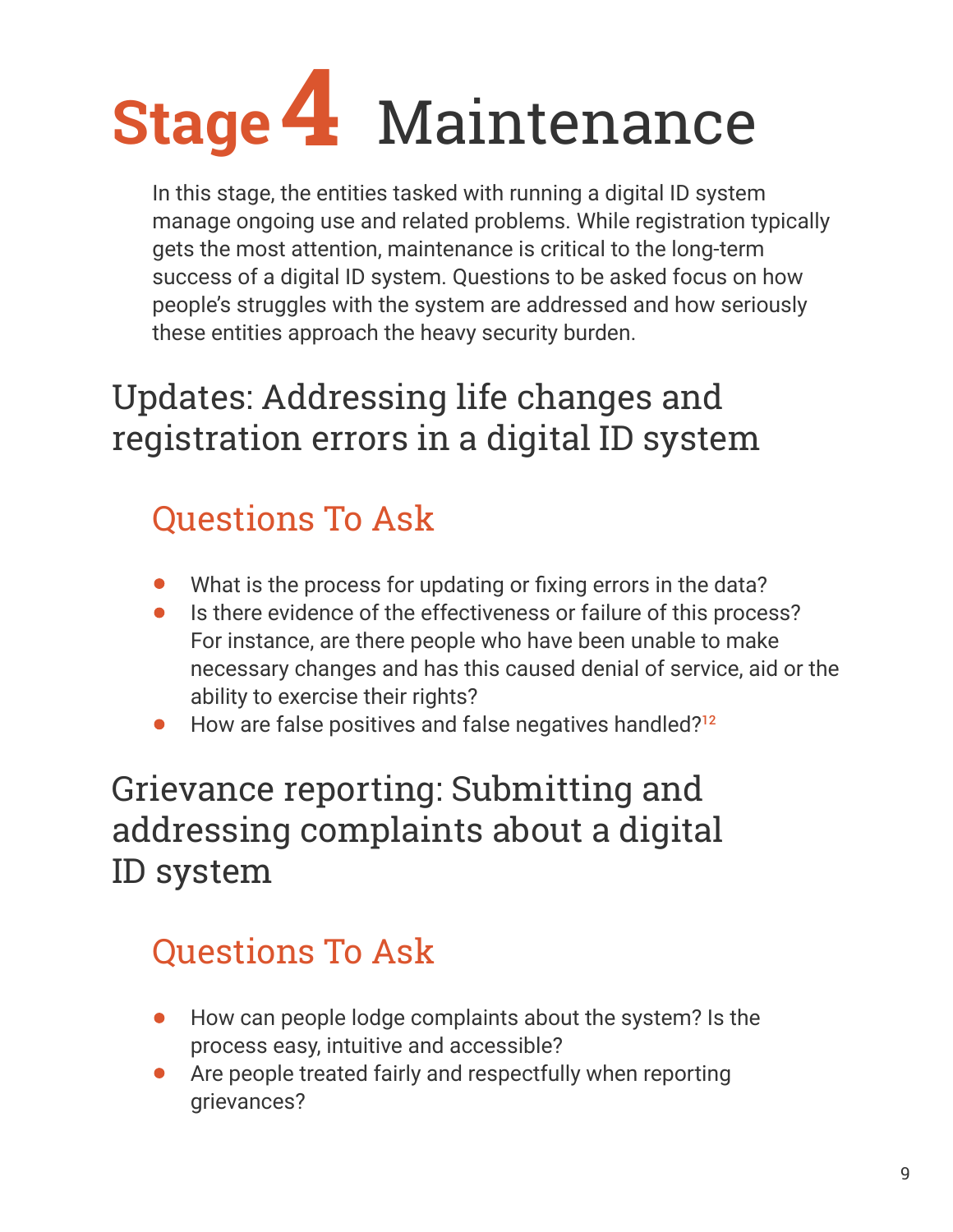- Do people have trust in the departments tasked with responding to grievances?
- Is there a need for independent oversight?

#### Security: Protecting digital ID system data over time

#### Questions To Ask

- Is the developer following the policies and protocols designed to prevent security incidents?
- Are there clear, viable protocols for handling data leaks, breaches and failures?
- Is the developer transparent about the volume and harms of security incidents?
- Are there ways for people to seek redress from harm stemming from security incidents?

#### Case Study

When complaints are not addressed, collective action may have an impact. In Bangladesh, with few ways to assert power, Rohingya refugees staged a strike to protest smart cards that labeled each person as a "forcibly displaced Myanmar national" rather than Rohingya and to demand that authorities refuse to share refugee biometric data with the government of Myanmar.**13**

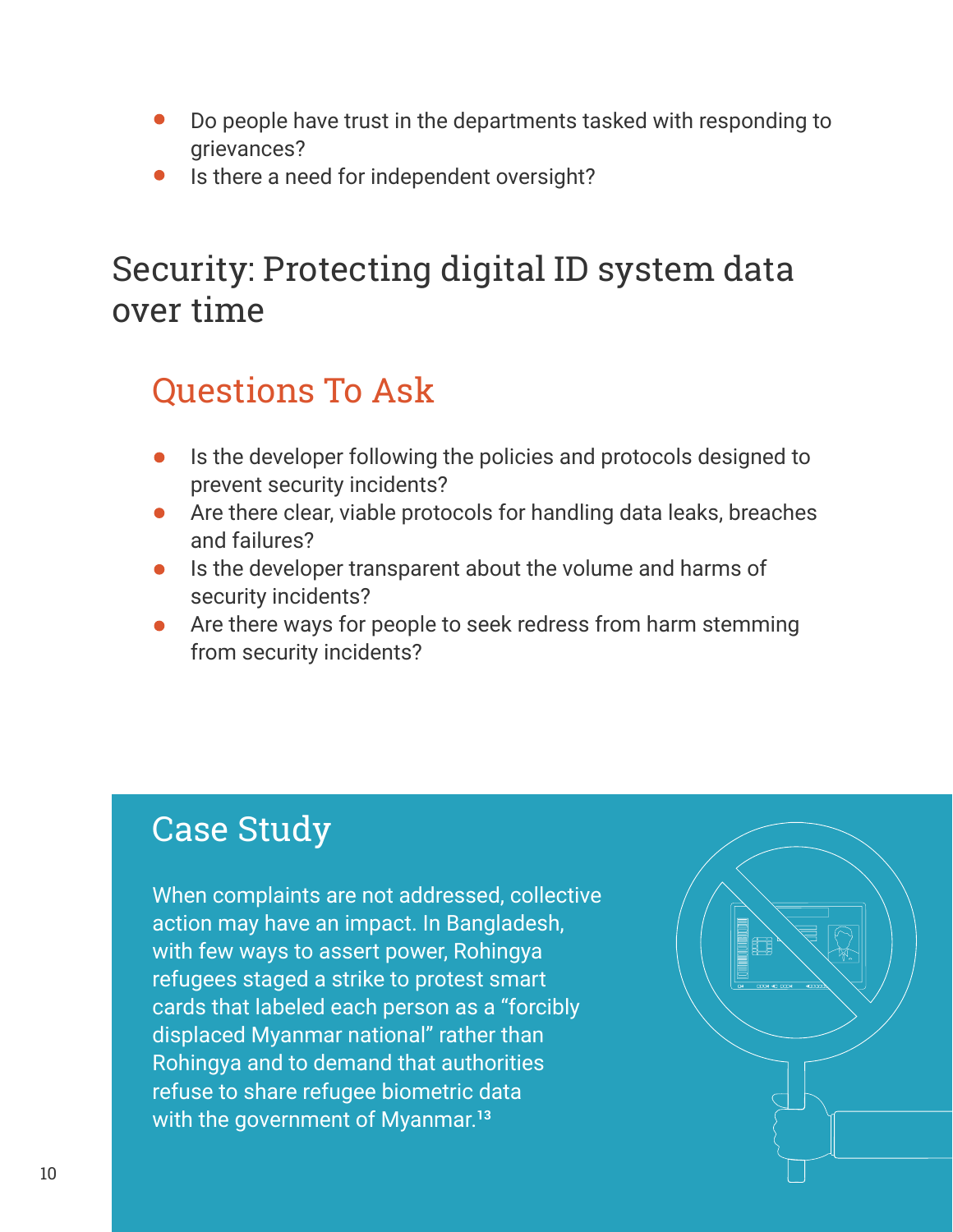### **Notes**

**1** For digital ID best practices, consider the Good ID movement (https:// www.good-id.org/en/), CIS's evaluation framework (https://digitalid.design/ evaluation-framework-01.html), ITU's roadmap (https://www.itu.int/en/ITU-D/ ICT-Applications/Documents/Guides/ITU\_eID4D\_DIGITAL%20IDENTITY\_ROAD\_ MAP\_GUIDE\_FINAL\_Under%20Review\_Until-05-10-2018.pdf) and the World Bank's principles (http://documents.worldbank.org/curated/en/213581486378184357/ pdf/Principles-on-identification-for-sustainable-development-toward-the-digitalage.pdf).

**2** The Engine Room and Oxfam. (2018). Biometrics in the Humanitarian Sector. https://www.theengineroom.org/wp-content/uploads/2018/05/Oxfam-Report-May2018.pdf

**3** KJ Dearie's article on transparency, accountability and user control in privacy laws offers examples of strong data privacy laws. https://www.good-id.org/en/ articles/new-age-data-privacy-3-core-concepts-privacy-laws-around-world/

**4** Robinson v. Attorney General of Jamaica, JMFC Full 04 (Supreme Court, 2019). https://supremecourt.gov.jm/sites/default/files/judgments/Robinson%2C%20 Julian%20v%20Attorney%20General%20of%20Jamaica.pdf

**5** Bhatia, G. (2019, April 15). The afterlife of Aadhaar dissent: The Jamaican Supreme Court strikes down a national biometric identification. Medianama. https://www.medianama.com/2019/04/223-the-afterlife-of-the-aadhaar-dissentthe-jamaican-supreme-court-strikes-down-a-national-biometric-identificationgautam-bhatia/

**6** Learn more about open contracting for procurement at https://standard.opencontracting.org/infrastructure/latest/en/

**7** See more on privacy by design at https://iapp.org/resources/article/privacy-bydesign-the-7-foundational-principles/